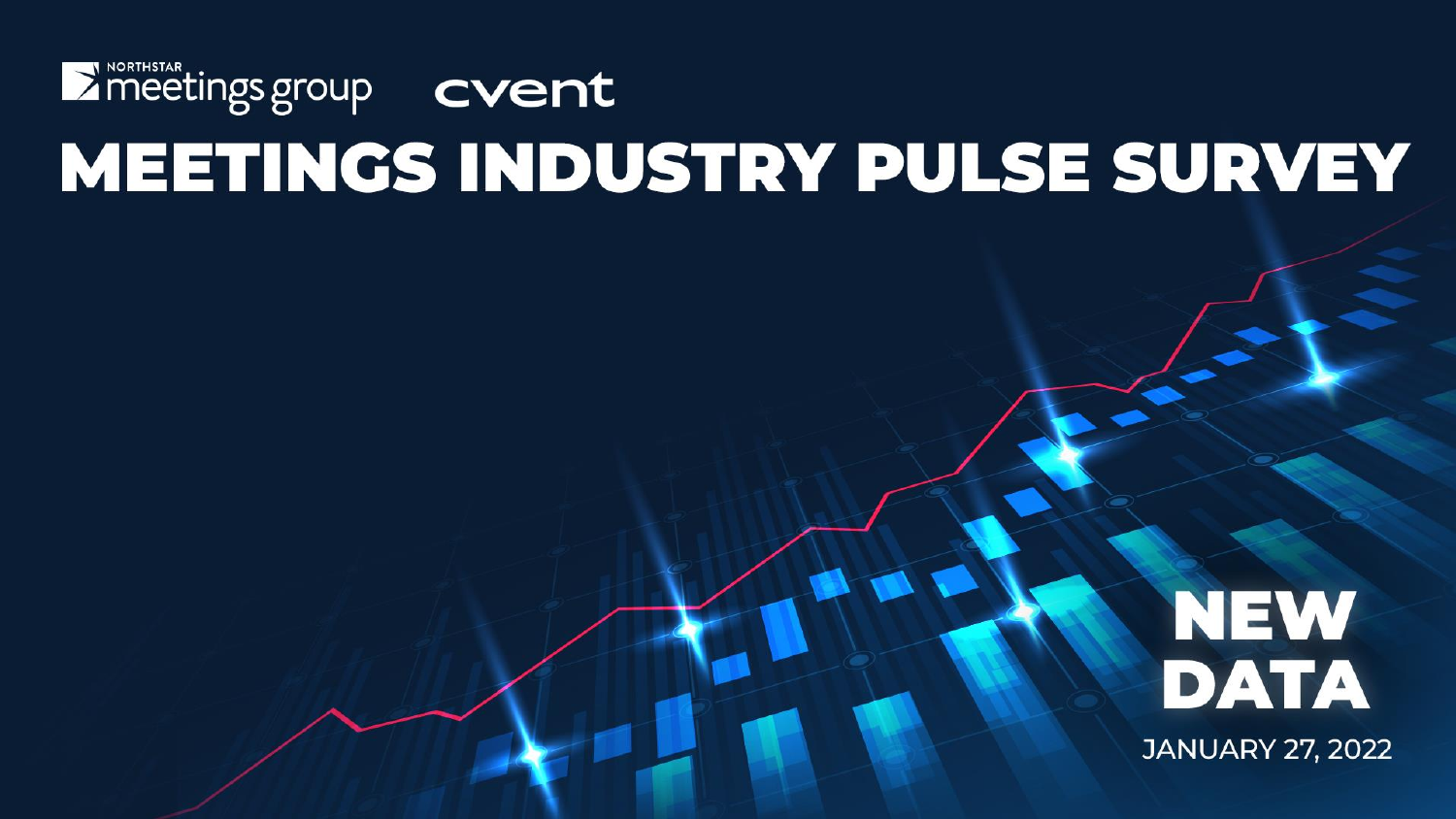

## **Respondents by Type, Meetings Volume and Size**



668 Valid Planner Responses as of January 27, 2022

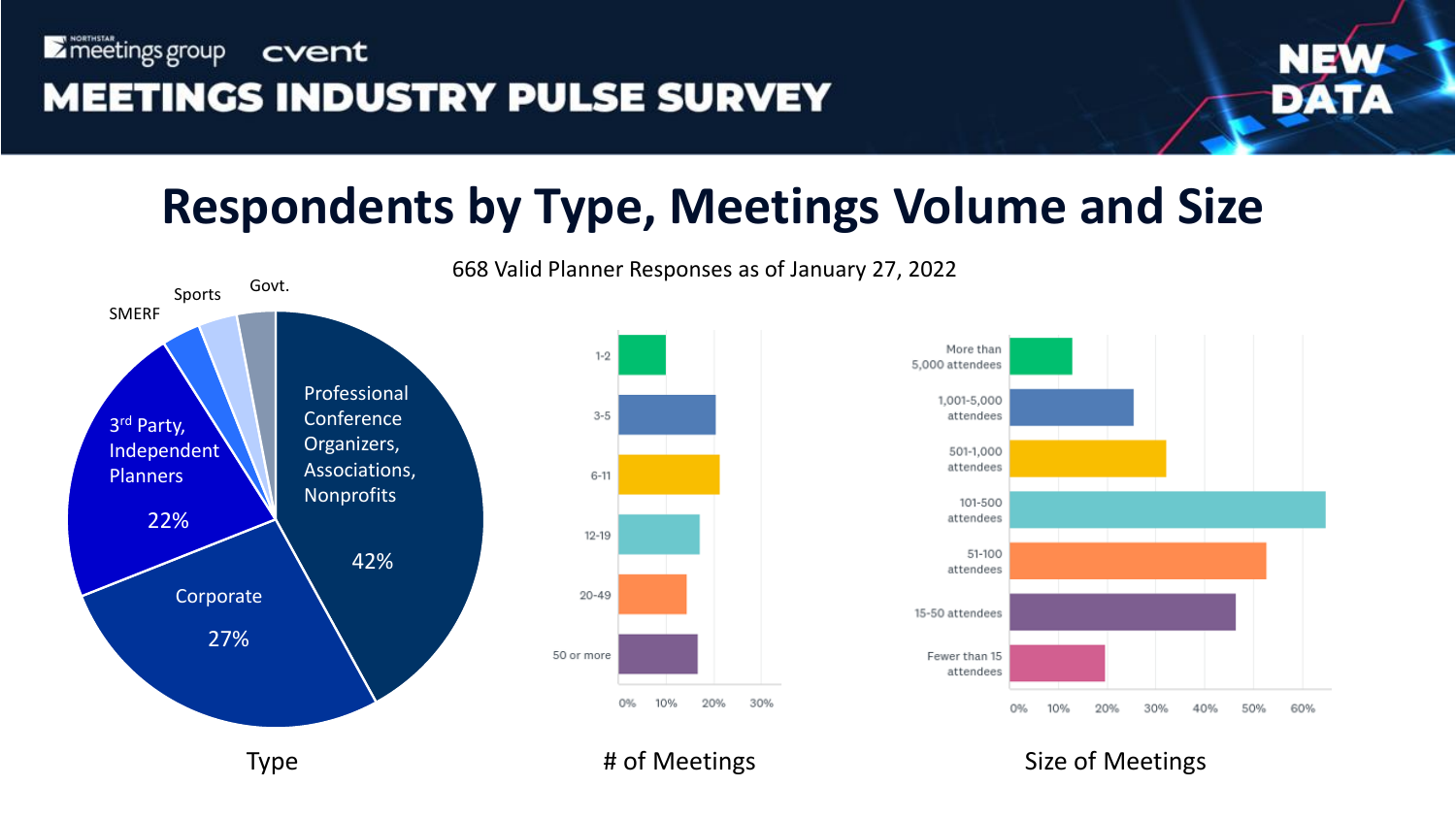

## **Relative to the Delta Surge, Planners Demonstrate Resilience, If Not Confidence**

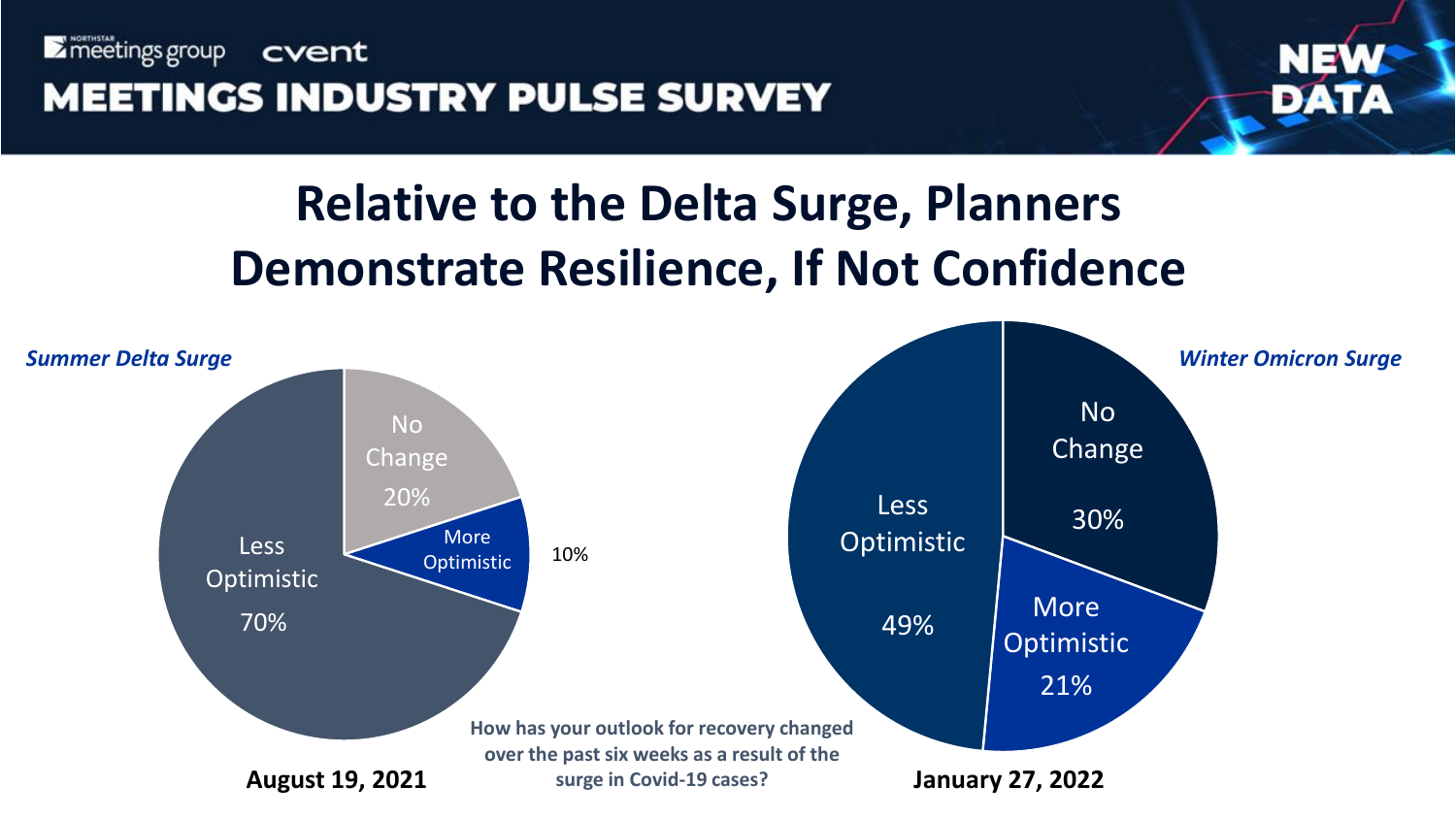

### **MEETINGS INDUSTRY PULSE SURVEY**



#### 40 **Down, But Not Out**

**New booking activity is down since December and rebookings are up, but nowhere near the levels of one year ago.**

#### *Planners "Not Focused on Live Events" Falls to Lowest Level Since Pandemic*

**What is your current primary focus as it pertains to your live, in -person events?**

#### **Responses as of January 27, 2021**

| <b>ANSWER CHOICES</b>                                                      | <b>RESPONSES</b> |
|----------------------------------------------------------------------------|------------------|
| I am rescheduling or rebooking events                                      | 29.72%           |
| am researching potential new events, but not ready to issue an RFP or lead | 12.32%           |
| am actively sourcing (issuing RFPs or leads) for new events                | 25.12%           |
| am booking new events                                                      | 25.29%           |
| am not currently focused on in-person events                               | 755%             |

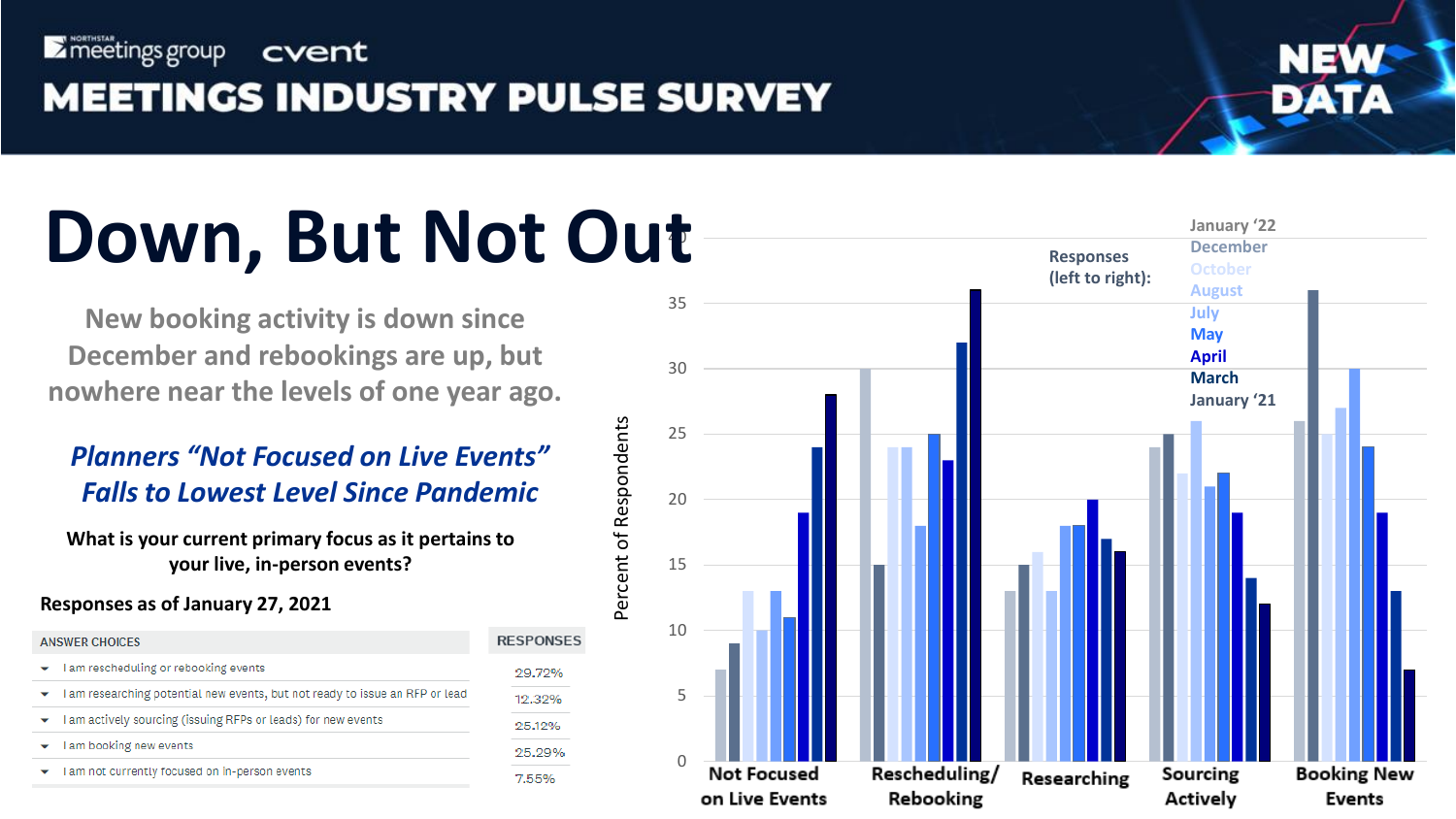

## **More Planners Have Revised Their Events, Again**

**In early December, planners rescheduling their events were in the minority. The last six weeks have seen a shift, with nearly two-thirds reporting changed (or changing) plans.**





**Over the past six weeks, have you delayed, rescheduled, moved or cancelled an in-person meeting or event?**

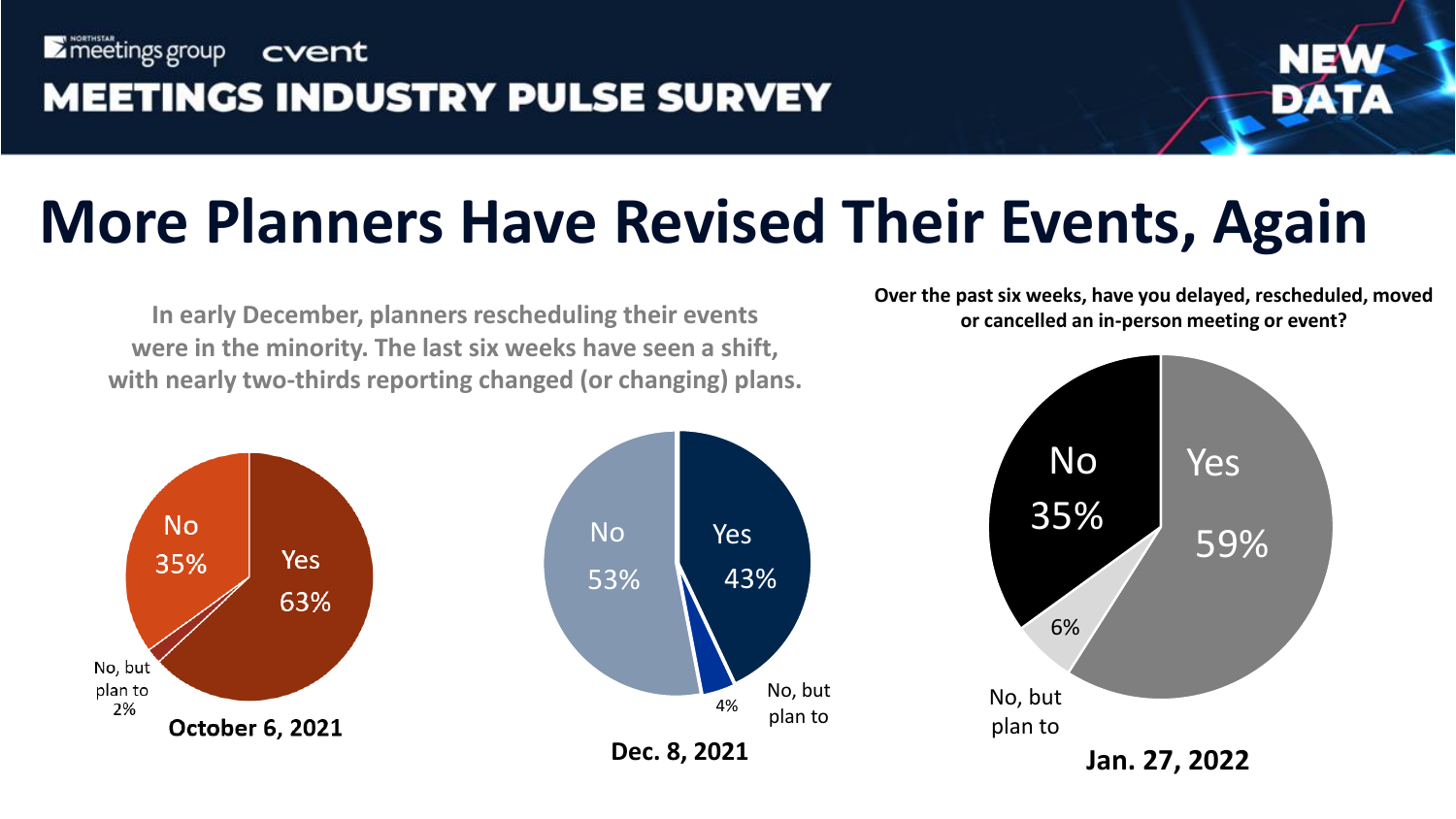

## **What Prompted Your Change in Plans?**

**As Concerns for Safety Have Grown to New Highs, Rebookings Have Jumped**



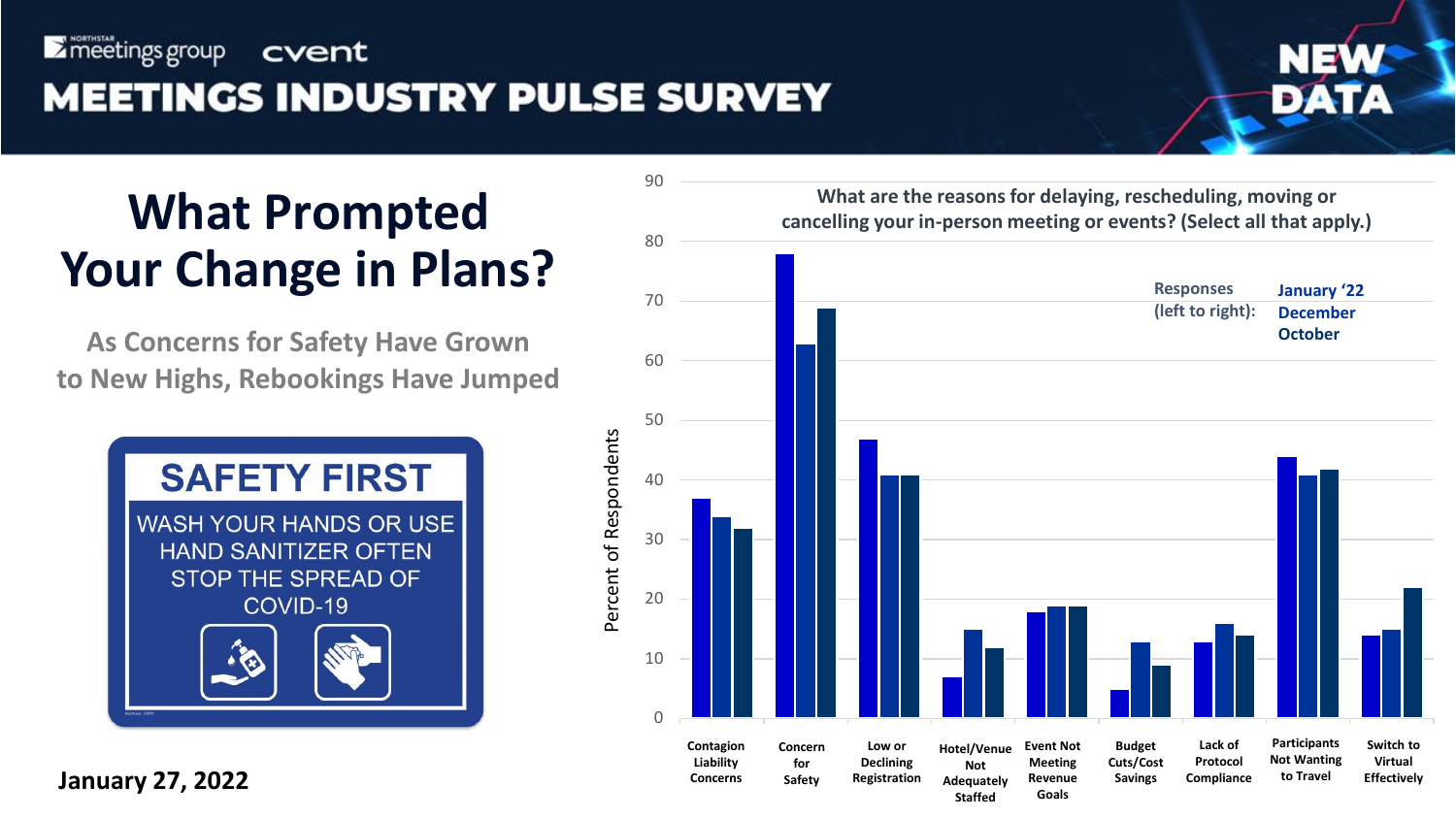

## **MEETINGS INDUSTRY PULSE SURVEY**



## **When's Your Next Live Event?**

## **Nearly 80% will produce their next event in the next six months.**

*The next six months appear to be even more active than they were expected to be six weeks ago, supported in part by rebooked events accommodated in the near-term.*



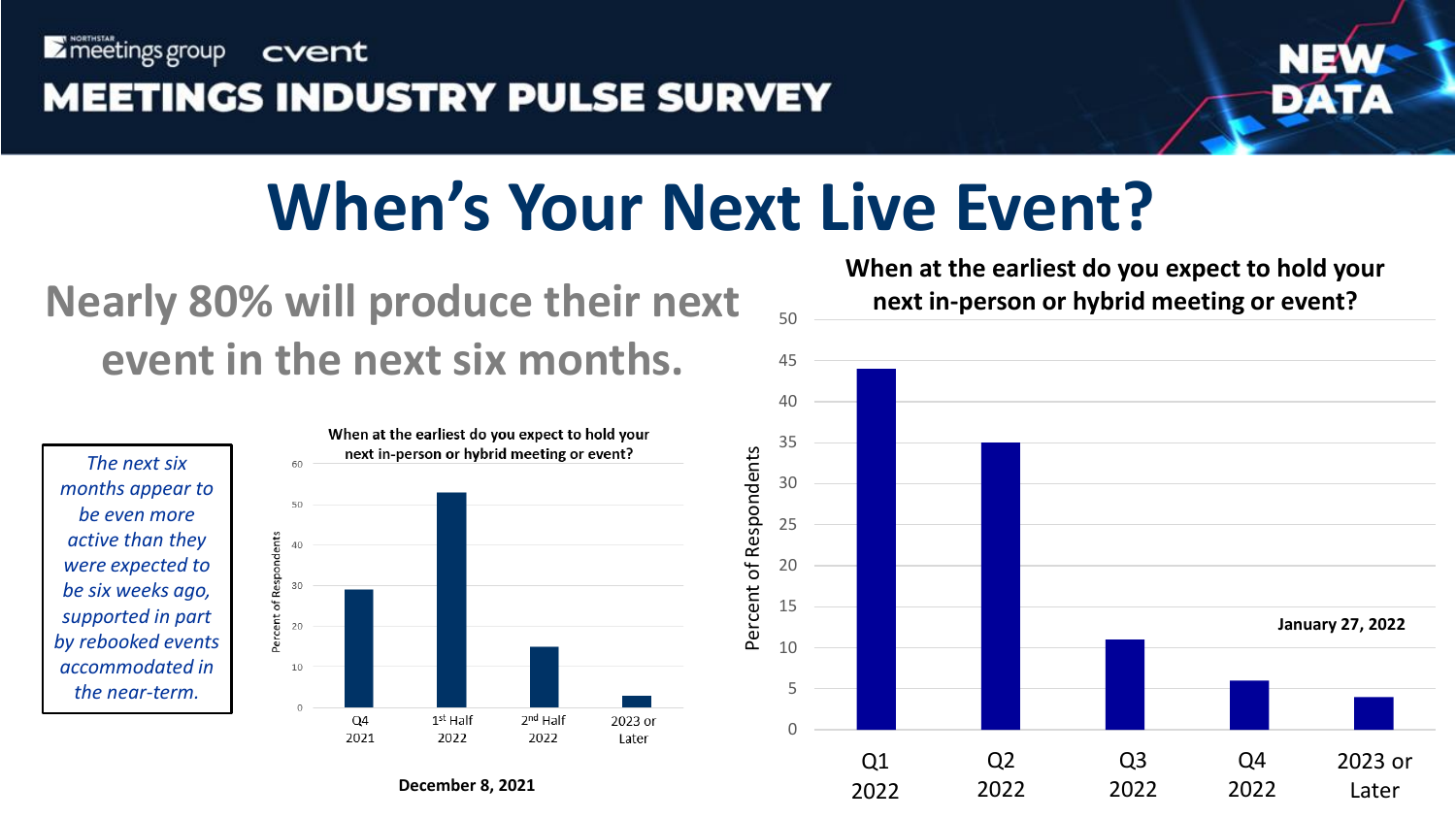## Fears Grow for Omicron's  $70^{\circ}$ **Impact on Attendance**

#### **Intent to Pivot to Virtual/Hybrid Alternatives Declines**

*Indicating growing commitment to their in-person events, planners are less inclined to plan virtual/hybrid alternatives – even with a greater likelihood of reduced inperson attendance. In-person protocols remain unchanged from the August 2021 cases surge.*





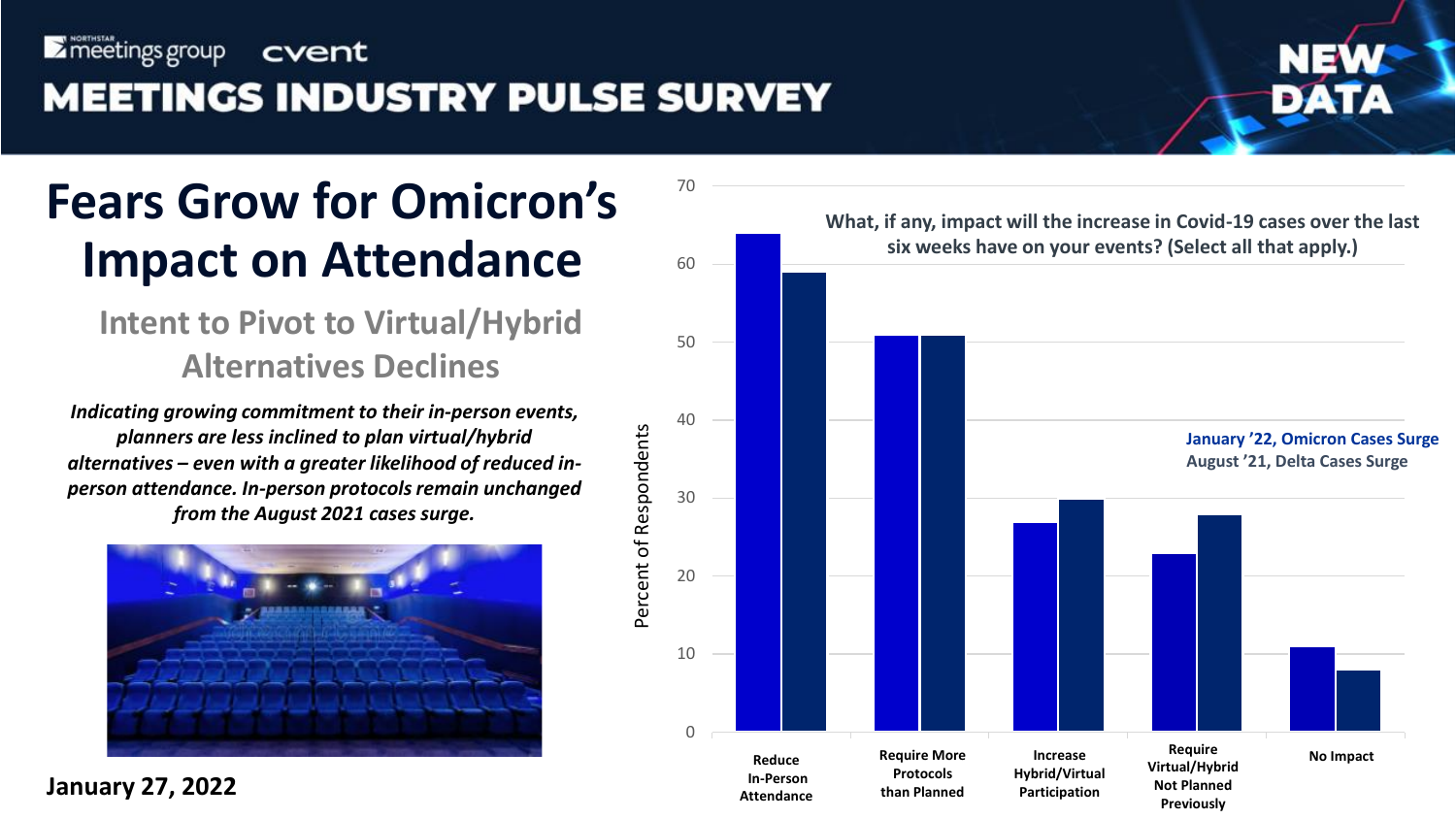

## **Live Events' Current Volatility Has Not Impacted Demand for Virtual-Only Events**



#### **What percentage of the events you are now planning will be online only?**

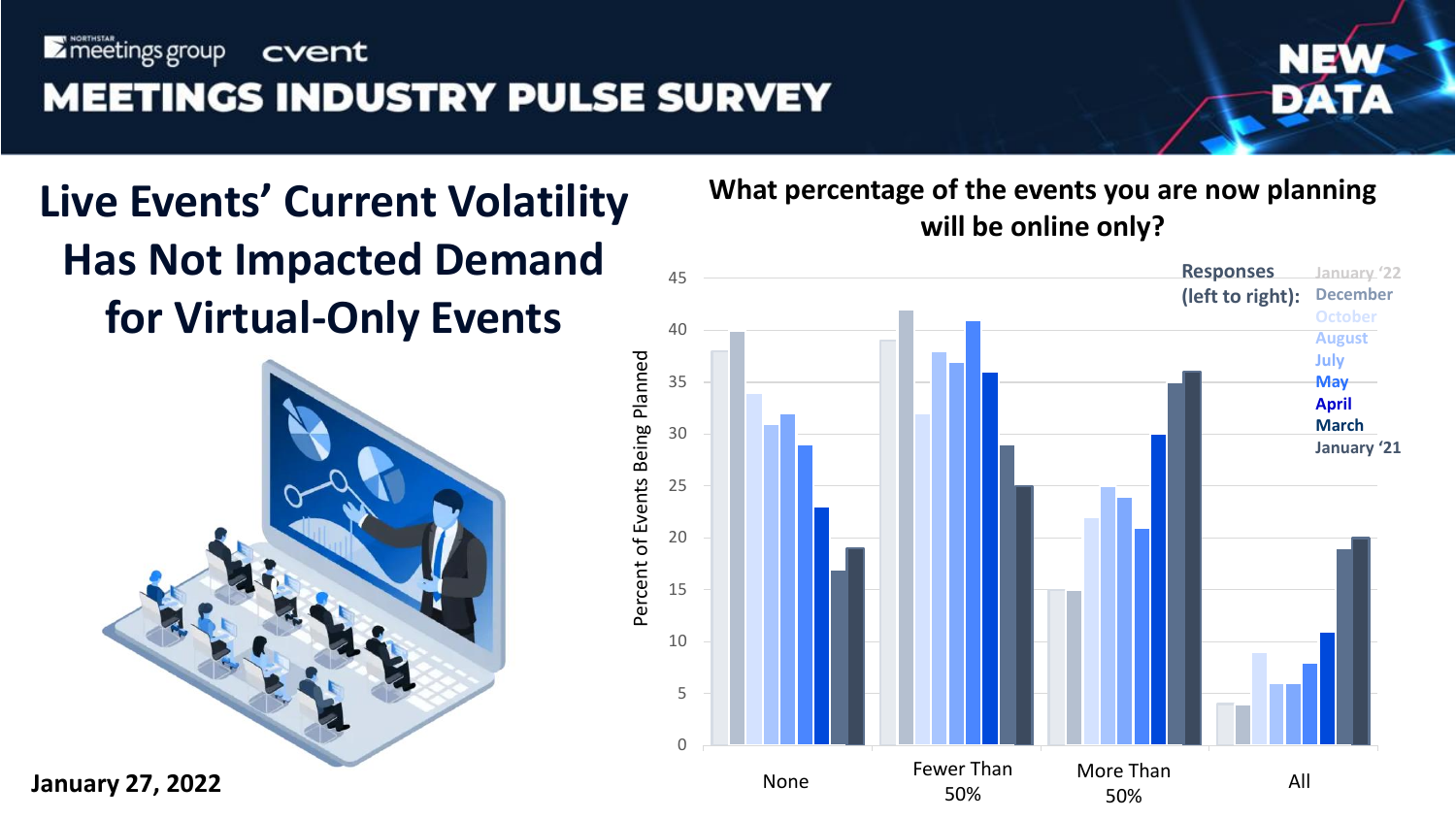# DAT

For 20% or more of planners, **it may mean moving their events out of winter months.** 



**Living with Covid?** Are you considering rescheduling events that are currently planned<br>
for winter months in future years, or not scheduling events in<br>
December through March due to safety and health concerns? **for winter months in future years, or not scheduling events in** 

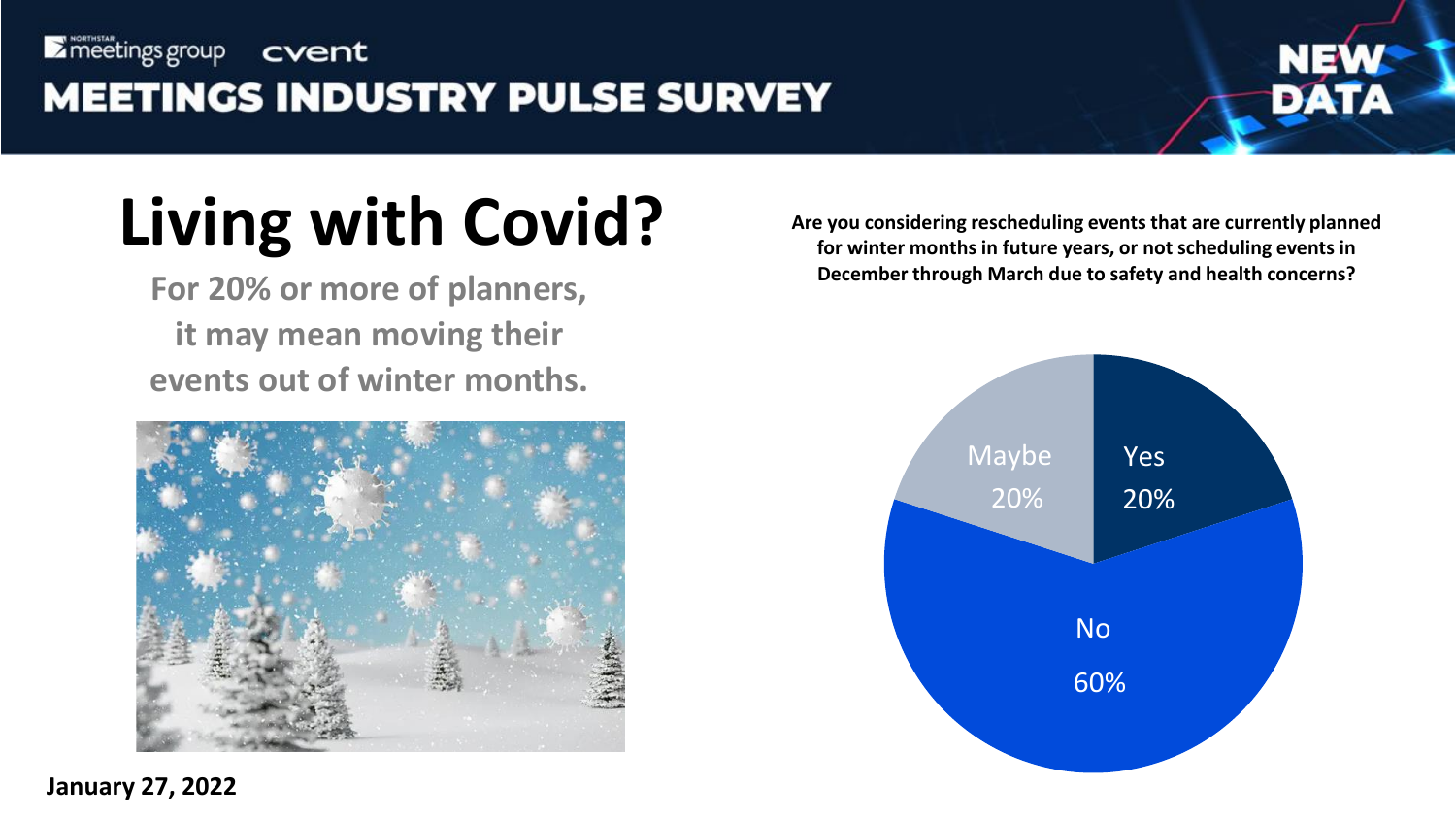60



## **With Cases Up, Planners are Quick to Comply with Mandates, Mask Requirements**



**January 27, 2022**

**Which of the following measures do you expect to enact at your next in-person event? (Select all that apply.)**

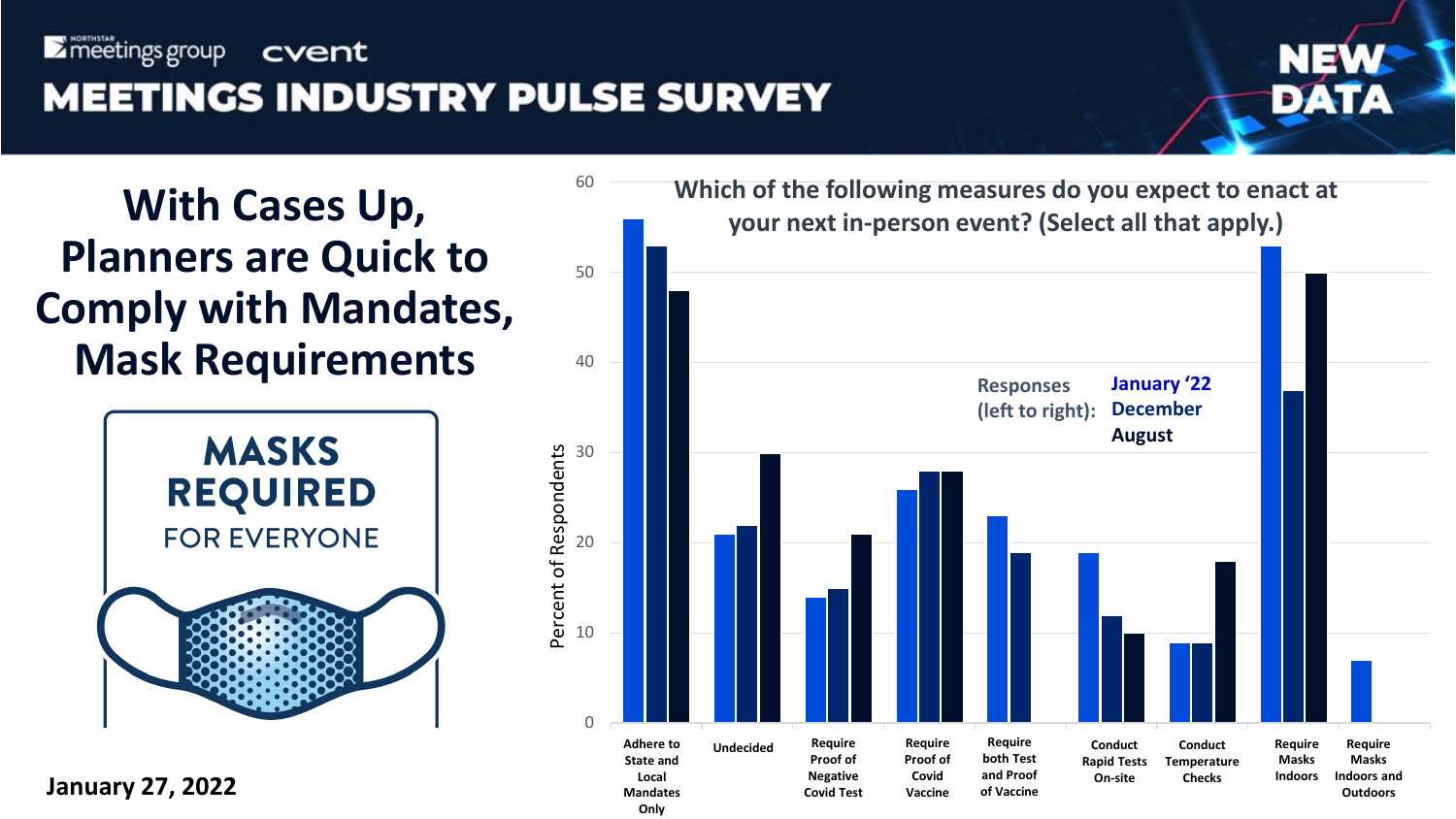

# **Growing Problem**

**Since August, F&B, rates and contract terms all have become more challenging.** 



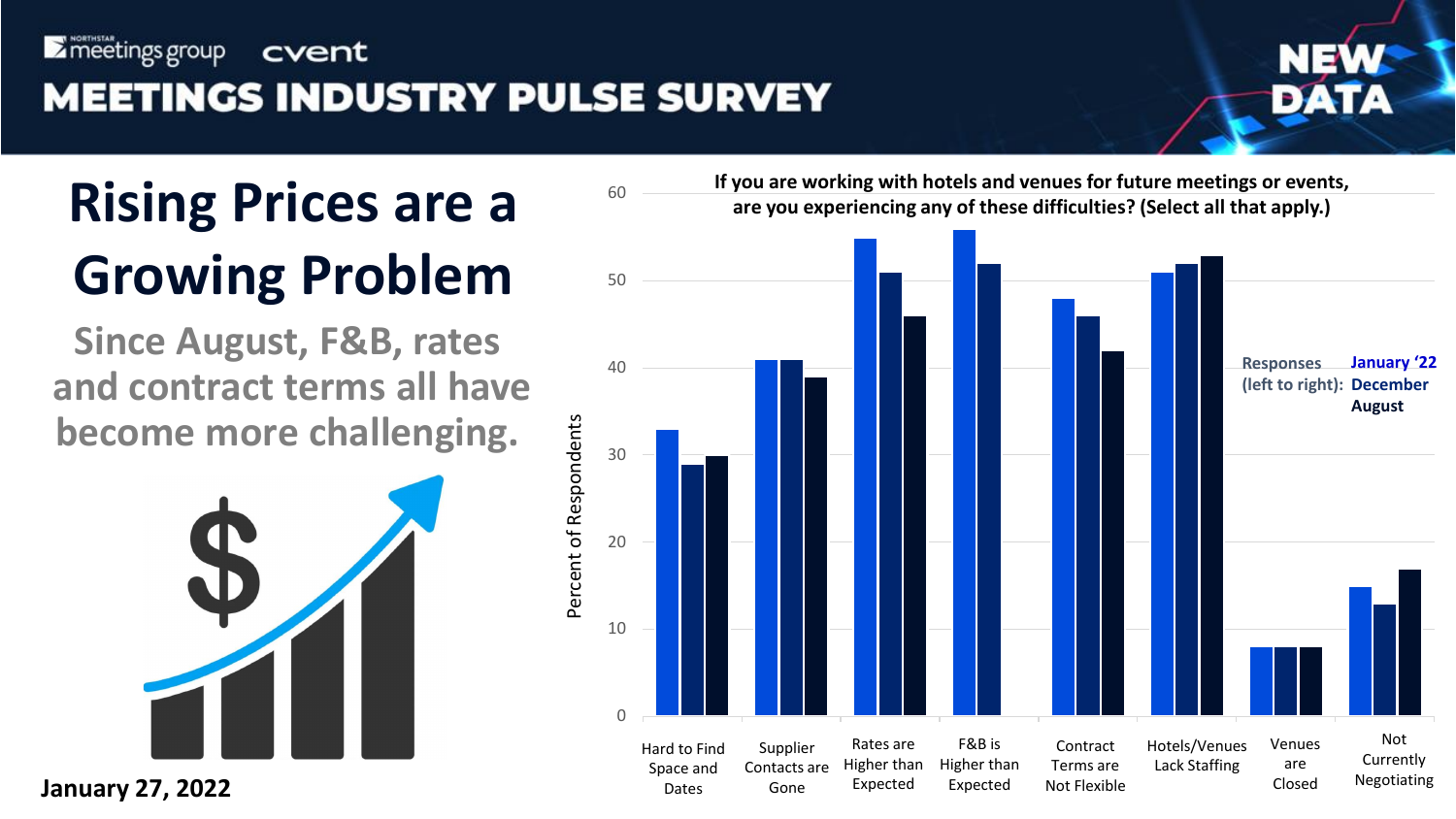

#### 4 **Concern for Meetings Budgets Declines**

**Worries Grow Over Costs, Contagion, Airline Service and Travel Overall**

*For your future in-person or hybrid events, how concerned are you about the following? Rate each on a scale of 1 to 5 (with 1 being "not at all concerned" and 5 being "extremely concerned"). Ranked by weighted average.*

> **Responses (left to right):**

**October August March**

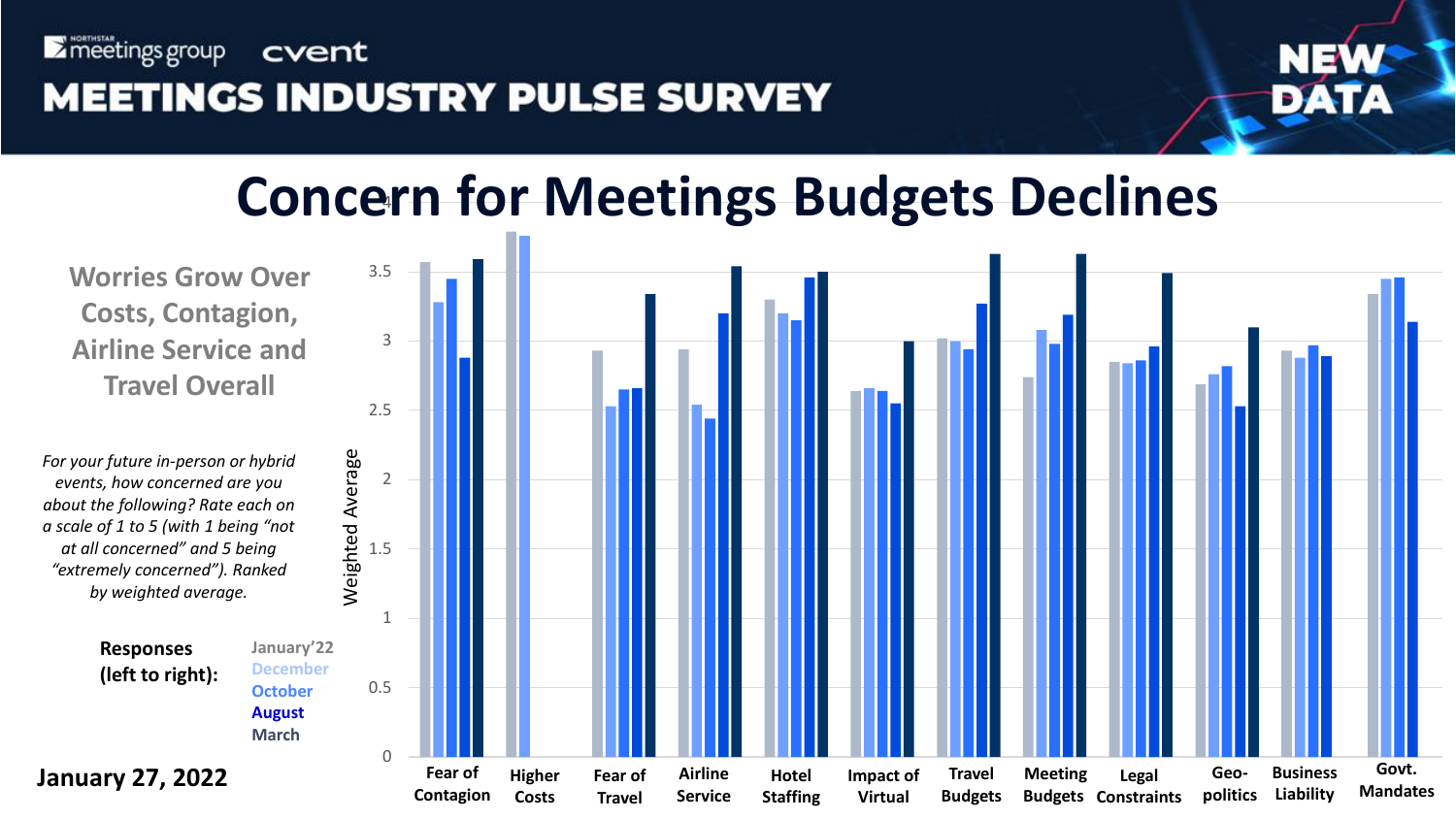

#### 4.5 **Top Priorities: Safety and Business Viability**

**How Meetings Industry Trends Rank in Importance Among Meeting Planners Today**

*Please rank the relative importance of the following factors for in-person and hybrid events that you are now planning (on a scale of 1 to 5, with 1 being "not at all important" and 5 being "extremely important").*